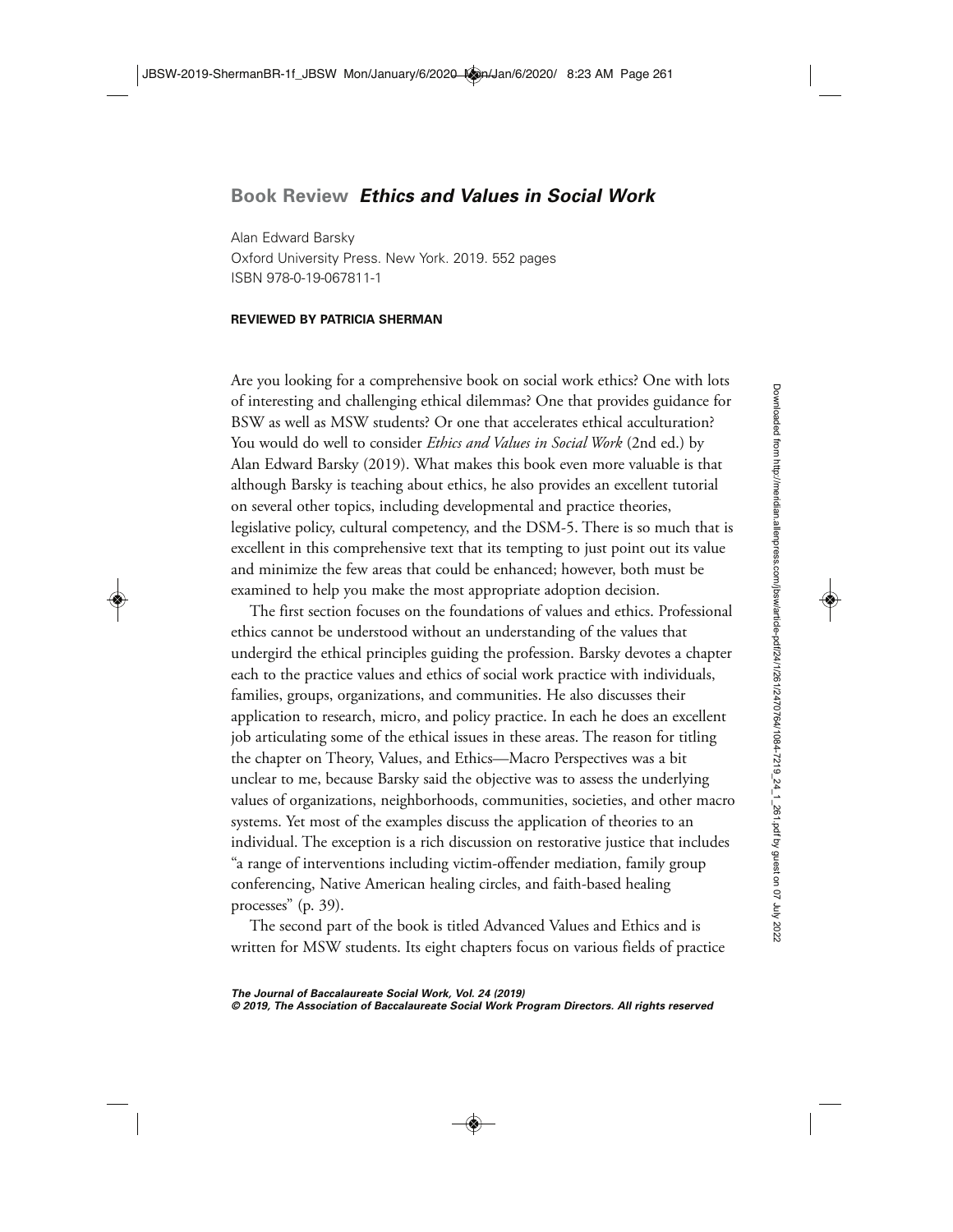and include two valuable chapters not in the first edition: international social work and private practice. In addition, Barsky presents his framework for managing ethical issues. It includes the usual steps provided by most authors of texts on ethics. One factor he includes that some others do not articulate as clearly is Step Two, Determine Appropriate Help. In this step he mentions identifying the type of help needed— ethical or legal advice, clinical expertise, moral or financial support, conflict resolution, risk management, implementation. I wish he had gone further to include an element I have not seen anywhere else, except in Rothman's (2013) text, and that is the information you not yet have that would enhance your ability to make an ethical decision. This may be implied in Step Two, but I believe it needs to be emphasized. It could lead to workers' exploring topics such as cultural norms and statistics on HIV transmission and survival rates for an ethical dilemma involving an HIV+ client from a different nationality. I would also recommend that he group the values elements together— professional values (Step One) and personal values (Step Three)—and include a consideration of the values of the client. Guidance on exploring client values would also be helpful. Asking students to consider the worst-case scenarios often helps them prepare for the unexpected. I tell students that I never want them to make a decision and then have to say, "I never thought that could happen." Mentioning that a potential complication of seeking advice from a supervisor is that the decision may be taken away from the worker (which could come as a relief) would be a helpful addition. Although I appreciate the author's desire not to overwhelm undergraduate students with complex decision making, I wish that he had put the framework in Part One, because I think that would provide a foundation for undergraduates being socialized into thinking ethically and help them as they navigate the discussion questions posed at the end of each chapter.

Each chapter contains the learning objectives and at least one provocative ethical issue. Barsky uses that issue throughout the chapter to guide the reader through the thought processes necessary for deciding the most appropriate course of action. He is never prescriptive, opting for the Socratic method to teach the way to make decisions rather than telling the student what to do. Barsky concludes a section on Key Points, pulling together the essence of the information in the chapter. Perhaps the most valuable element is what comes next: a series of discussion questions and exercises that encourages readers to apply the information learned in the chapter. Again, he provides no answers, although many students might wish for clearer guidance on how to determine the most ethical decision to make. This is especially true of the issues raised in Part Two that reflect many of the dilemmas that could be found by social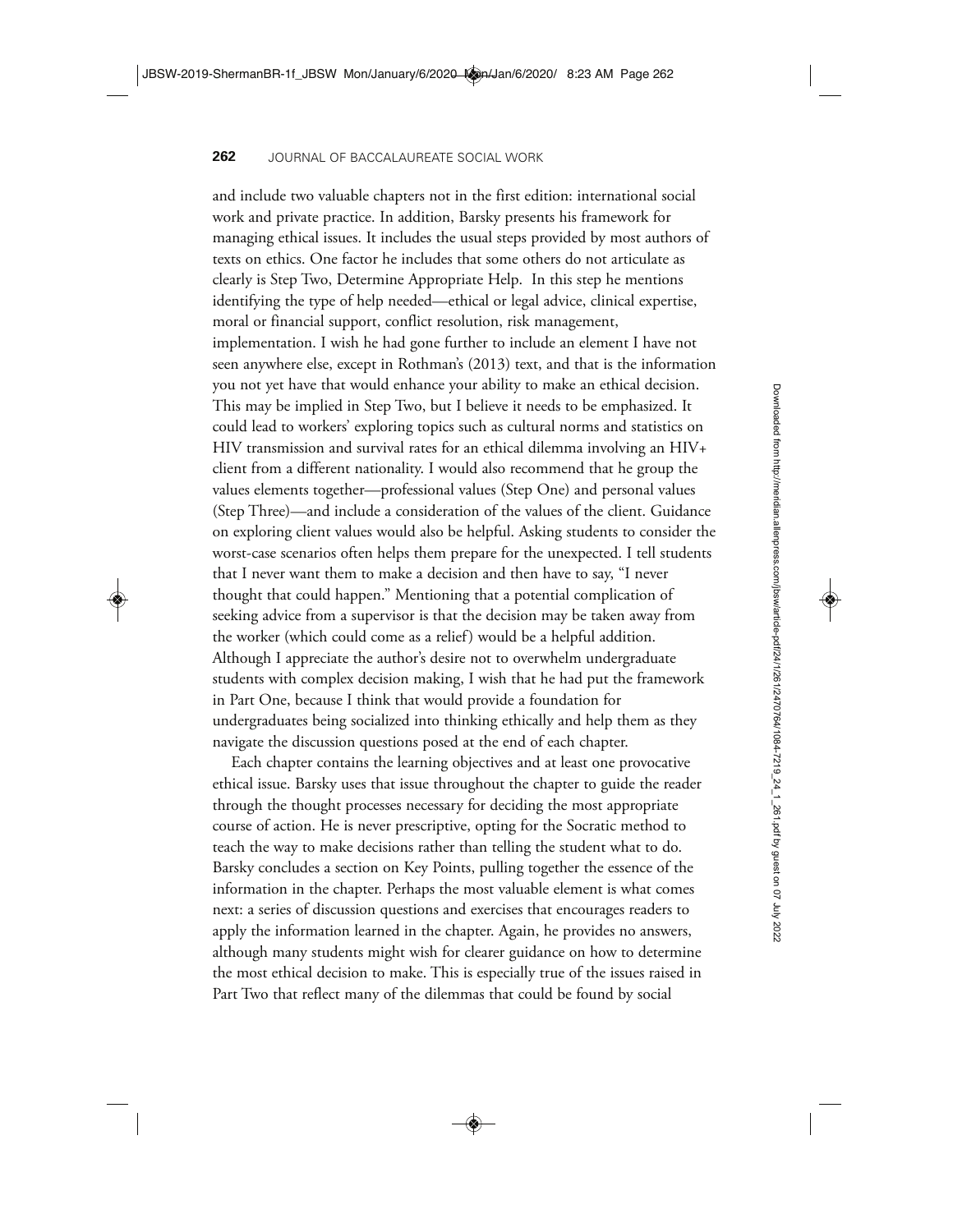workers at the master's level. For example, in the chapter on mental health, values, and ethics, he presents a scenario in which a street worker meets a man who has been living on the streets for 3 weeks and refuses to go into a shelter even though the weather is frigid and there have been attacks on others living on the streets. The reader is asked to determine whether an involuntary commitment is called for because there is deep concern about the man's safety. Even experienced social workers could debate the most appropriate action to take, and beginning social workers might want a bit more direction regarding the most relevant ethical principles. But just as in real life, workers must develop that for themselves.

I appreciate his using the situation of Shirley in the chapter on advanced values and ethics to explore the area of dual relationships and wish he had called for the Code of Ethics to clarify what constitutes a professional relationship that could later turn into a dual relationship potentially leading to the risk of exploitation. We have been taught the concept of once a client, always a client, but is that really so? Certainly, a client who comes to us for psychotherapy would fit that category, but what about when a social worker sees someone in the ER for the purpose of gathering demographic data? How about when a former client becomes a colleague, a not-infrequent occurrence in substance abuse treatment? Or, as the in the case of Shirley and Chester, a student and instructor? Explicating the ways that someone could go about asking for revisions or clarification in the Code could be an invaluable tool of empowerment.

Barsky's chapter on supervision deals with many of the issues faced by supervisors. I wish he had discussed the challenge faced by a staff worker promoted to supervisor more thoroughly and how to ethically handle the changed role. His chapter on administration was thorough, and I really appreciate his including the discussion of an ethics audit. I am not sure that many agencies use this, and teaching students its value could help them advocate for it when they become workers. I would suggest that he also mention malpractice insurance in his discussion of risk management. Another valuable tool that Barsky discussed is the ethics committee. Students placed in hospitals have probably heard of them, but others may not. They have also been used in community placements, such as nursing and group homes where vulnerable adults reside. It would be invaluable if their use could be institutionalized.

Barsky is not afraid to address controversial topics such as abortion and assisted suicide. He even suggests in Chapter Two that Marxism could be an important theory to study because, in its purest form, it reflects the social work values of equality, collaboration, and maximizing human potential. He also talks